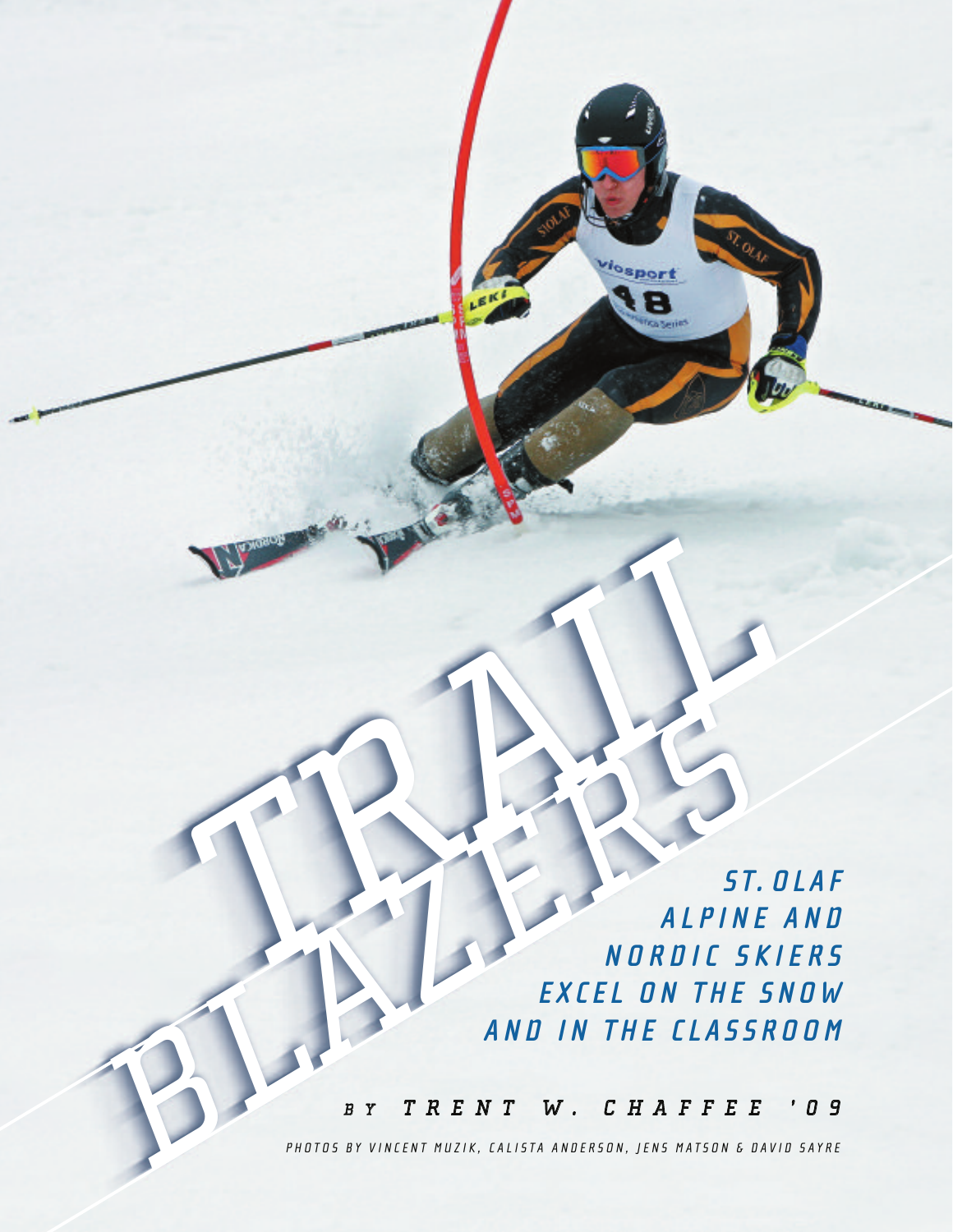## *onnor Lund was strapped into his first pair of skis at the age of two.*

By age five, he was a member of his first ski racing team at Buck Hill, a popular ski area in Burnsville, Minnesota. It's been "downhill" ever since. *C*

Lund, a senior economics major who is pursuing an emphasis in finance, is co-captain of the St. Olaf men's alpine ski team. As his final St. Olaf season gets underway, Lund steps into the starting gates of black diamond courses, digs his poles into the battered snow and races against the clock down treacherous courses with the freezing wind in his face, soaring past gates while avoiding potholes, ice spots and "waterfalls" to reach the finish line. The equipment and the team colors have changed since his early Buck Hill days, but the St. Olaf skier's passion for the sport has not.

"Skiing is the closest you can get to flying while you're still pretty close to the earth," says Paul Wojick, St. Olaf alpine skiing coach from 1988 to 2004 and an associate professor of economics.

The St. Olaf alpine ski team has been one of the best in the country over the past 30 years and, as one of the only varsity programs left in the Midwest, St. Olaf skiers find their real measure of competition against teams from the mountain states both east and west. Last season, at the U.S. Collegiate Ski and Snowboard Association (USCSA) National Championships in Sunday River, Maine, St. Olaf finished first in both men's and women's Nordic, sixth and seventh in men's and women's alpine, respectively, and were USCSA national champions in the Nordic/alpine four-way combined President's Cup. The sport is a natural fit with St. Olaf College's Norwegian heritage and continues to draw top skiers who want to receive a rigorous liberal arts education and compete at the national level.

Wojick says the St. Olaf skiing program's success can be credited to having the right priorities and capable student athletes. "We expect as much as it's reasonable to expect from someone without compromising [his or her] education," he says. "Everyone goes out on the hill for the right reasons: to get as much out of the experience as they can, realizing this is not the central focus of their life but something that adds a crucial ingredient."

As a first-year on the women's Nordic ski team, current senior Shaina Short was the slowest racer on the team. Fastforward two years to the USCSA National Championships in Maine. Not only was Short the fastest skier on the team, but she was also the second-best overall skier in the competition and a first-team USCSA All-American, leading the St. Olaf women to an overall first-place finish.

Short, a biology and psychology major, has the right attitude. "If you set your mind to something, you can push your way up to the top. It's about prioritizing things and focusing on your goals," she says.

St. Olaf College has a rich history of alpine and Nordic

St. Olaf men's alpine co-captain David Sayre '09 (preceding page) at the 2008 USCSA National Championships and Calista Anderson '09 (right), co-captain of the Ole women's alpine team.

skiing that began on Manitou Heights in 1886 with the founding of the St. Olaf Ski Club. The club hosted its first ski meet in 1912 and drew the best amateur skiers from across the Midwest. The skiers were attracted by Pop Hill Slide, a wooden ski jump. Pop Hill was reconstructed in steel in 1913, increasing its length and potential jumping distances to more than 100 feet, and renamed Haugen Slide in honor of world champion ski jumper Anders Haugen, who supervised the renovation. St. Olaf hosted popular ski events throughout the early 20th century. In 1931, Nordic skier Lloyd Ellingson '32 became St. Olaf's first individual national champion when he won the National Collegiate Ski Jumping Championship and was named to the 1932 U.S. Winter Olympics team. Fifty years later, David Williams '83 won USCSA slalom title, followed by Tony Olin in 1987 and Peter Larson in 1990.

Alpine and Nordic skiing continued to flourish into the 1950s, until a wind storm in 1958 brought down Haugen Slide, and a severe snow drought in the late 1950s and early 1960s forced the cancellation of ski seasons and caused the sport to be dropped from varsity status. Men's and women's alpine skiing was conducted as a club sport until 1977 when it was re-elevated to varsity status, and men's and women's Nordic skiing followed in 1982. Since then, the combined men's and women's teams have won USCSA national titles in 1988, 2000, 2005, 2006 and 2008.

#### *TEAM PERFORMANCE*

COLLEGIATE SKIING IS GOVERNED by two different<br>Corganizations: the U.S. Collegiate Ski and Snowboard Association (USCSA) and the National Collegiate Athletic Association (NCAA).

The USCSA was established nearly 40 years ago to give student athletes of all levels and abilities access to a quality and exciting venue of competition. The organization stresses academics over competition, and team performance is emphasized over individual success. The focus on team is perhaps the biggest transition for skiers coming out of elite high school racing teams, but St. Olaf coaches believe the USCSA team concept better matches the philosophy of St. Olaf athletics.

The USCSA, chaired the past six years by Paul Wojick, allows St. Olaf skiers to compete primarily in the Midwest rather than travel weekly to Utah, Colorado, Montana, Vermont or New Hampshire, where most NCAA races are held.

"The single most important thing about St. Olaf skiing is that we compete, travel, eat and sleep as a team," Wojick says. "The focus and attitude has always been much more about the team than the individual."

Nearly 200 colleges from coast to coast including the University of British Columbia, Boston College, Vassar and Colorado College, Duke, Stanford and Yale universities, West Point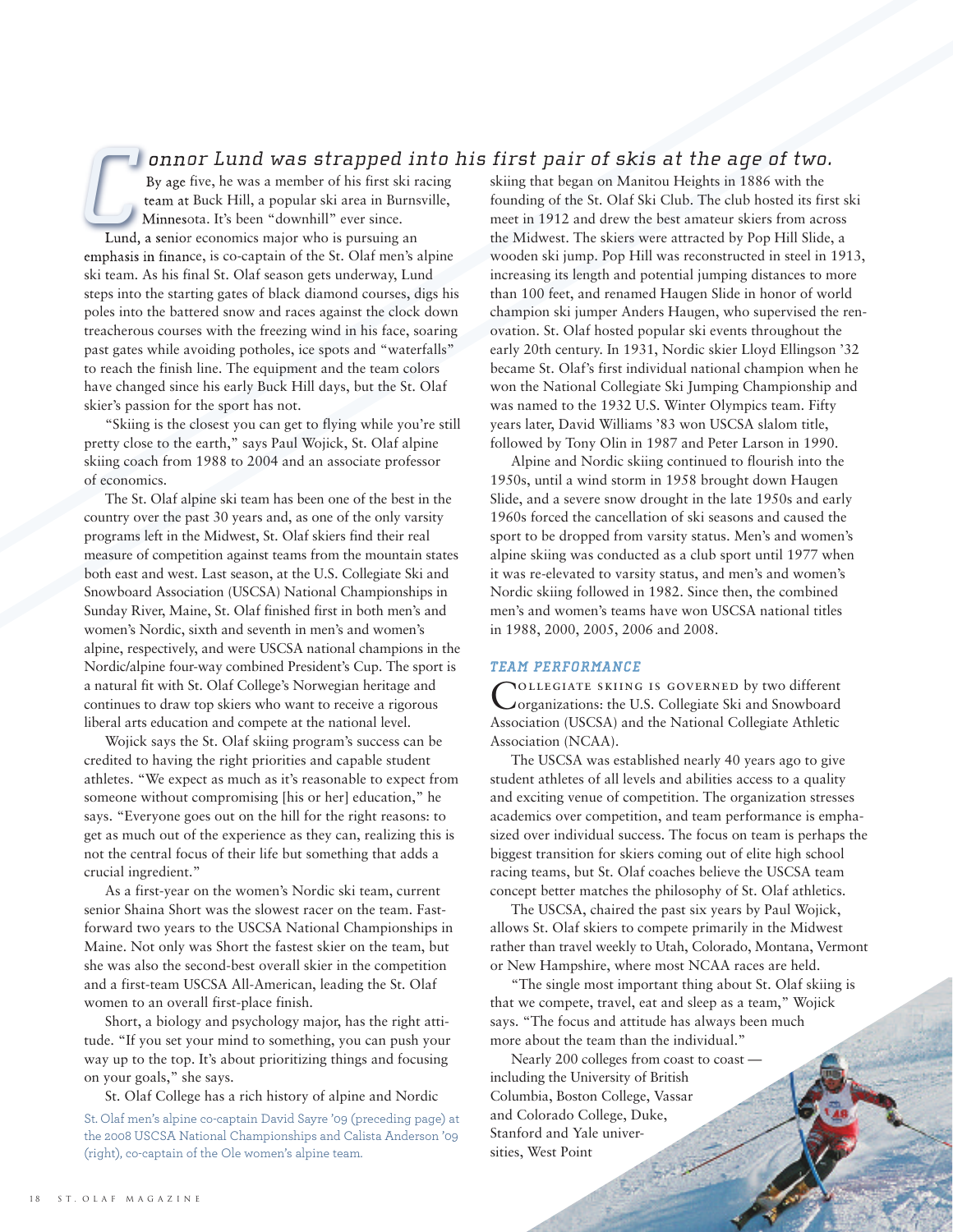# **"SKIING IS THE CLOSEST YOU CAN GET TO FLYING WHILE YOU'RE STILL PRETTY CLOSE TO THE EARTH."** — Paul Wojick

and the U.S. Air Force and Naval academies — participate in more than 200 winter race events annually. Minnesota colleges include Carleton, Saint Benedict/Saint John's, and the University of Minnesota's Twin Cities and Duluth campuses. The USCSA includes schools that offer skiing as a club sport as well as those that give it varsity status.

Schools such as the University of Colorado, Utah, Vermont, Dartmouth and Middlebury compete in the NCAA, a national organization through which hundreds of colleges and universities, including St. Olaf, govern their athletics programs. St. Olaf College, as an NCAA Division III school, can participate in both the NCAA and the USCSA, and does so in Nordic skiing.

According to Wojick, a number of colleges believe the NCAA format — in which athletes qualify for the championship event as individuals, while schools attempt to qualify up to three individuals as a team — is inconsistent with the basic philosophy and objectives of their programs.

"While the USCSA and the NCAA have approximately equal numbers of Division I, II and III NCAA teams, only the USCSA allows club teams to compete. As a result, nearly 80 percent of college ski racing occurs in USCSA events," explains Wojick. "St. Olaf is an NCAA Division III school, so its ski teams are members of both the NCAA and the USCSA and participate in both NCAA and USCSA races during the regular season. However, the teams must choose either the NCAA or the USCSA for post season competition and championship qualification."

"Skiing can be scary but also really exciting," says Connor Lund '09 (far right), co-captain of the men's alpine team. "You become more than just friends with everyone on the team. You become family." "Family" members include (clockwise from top) Kristin Kooman '09, Jeff Stamp '11 and the 2008 USCSA National Champion alpine team.

"In the NCAA, skiing is your life," says Kevin Cook '96, director of skiing and head alpine coach at St. Olaf. Cook, a three-time USCSA All-American, captain and four-time letter winner for the St. Olaf ski team, understands the importance of maintaining balance between sport and academics for St.Olaf student athletes. Cook says that St. Olaf skiers who participate in semester or January Interim off-campus study programs can still ski in the USCSA because academics come first.

### *ACADEMICS OVER COMPETITION*

After spending fall semester and Interim on St. Olaf College's Global Semester, Calista Anderson '09 had skied on snow only four times before the first competition of her junior year alpine season. When the philosophy major won the women's slalom event in her first race, she was re-energized. Anderson, who thrives on personal best moments, says skiing has embedded the values of time management and a strong work ethic into her daily routine.

"In skiing and in the classroom, you can't work half-heartedly at either one if you want to be successful," she says.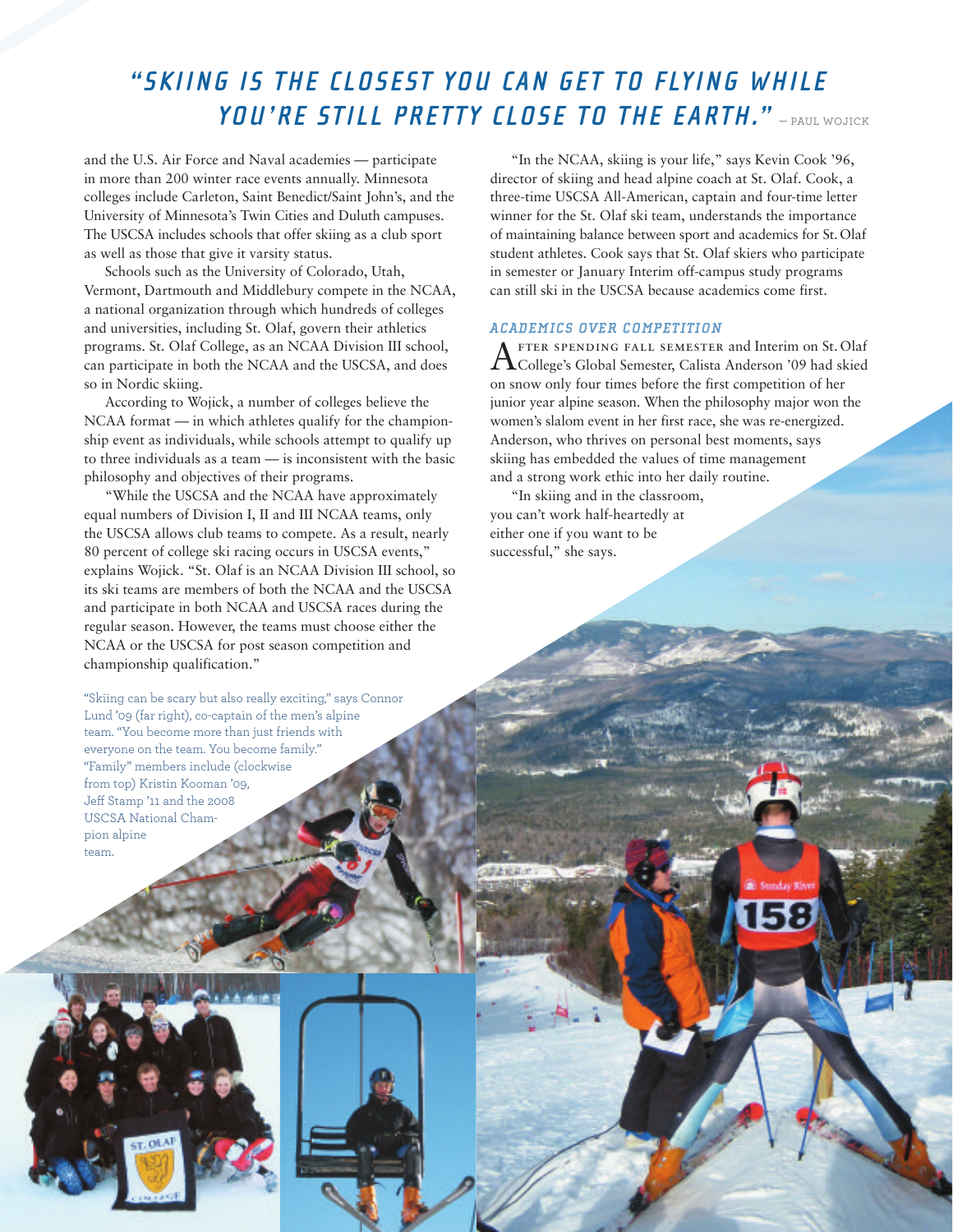Intensive fall training for Nordic skiers means roller skiing in and around Northfield, and up and down the hills of St. Olaf called "campus tours." "When you do well, it's exciting to know that the training has paid off and you can see what you've accomplished," says Jim Vaillancourt '09 (top left).

"We are one of the few teams in the country where our athletes will go to a race and if they have an hour between their two runs down the hill, they're studying. They study in the van going back and forth to races and then do more work at night," says Cook, who has twice led St. Olaf skiers to the USCSA President's Cup trophy.

Over the years, St. Olaf skiing coaches and alumni have maintained close relationships with elite U.S. Ski and Snowboard Association (USSA) racing programs, creating a pipeline to recruit student athletes who want to ski at the college level and take advantage of an excellent liberal arts education.

"I wanted to go to a school [where students] hit the books just as hard as they hit the trails," says Matt Rowe '09, a biology major and a co-captain of the men's Nordic team. "St. Olaf impressed me with what it offered academically, and after I met the ski coach I knew there was a place for me in the Midwest."

As an Eden Prairie (Minnesota) high school student, David Sayre '09 trained at the Hyland Hills Ski Area, a 45-minute drive from the St. Olaf campus. When the time came to choose a college, Sayre selected St. Olaf after his alpine ski coach,

Scott Skavanger from Team Gilboa, was hired as St. Olaf's assistant alpine ski coach. A 1998 St. Olaf graduate, Skavanger had been a USCSA All-American in 1996 as well as a twoyear captain and a four-time letter winner for the Ole alpine ski team.

"Scott told me that St. Olaf was a place where I could thrive in academics but also be on a nationally ranked alpine team and continue to seriously compete," he says. Sayre knew he wanted to stay in the Midwest for college. But "skiing at St. Olaf is what lured me away from my family's legacy [college], Gustavus Adolphus."

Calista Anderson also met Skavanger as a high school student when she participated in the USSA team at Buck Hill. Anderson, co-captain of the women's alpine team, would watch the St. Olaf ski team during practices and races. "I put the team on a pedestal," she says. "Younger ski racers know about the St. Olaf team and many look at coming to school here."

Once they arrive on campus, senior Shaina Short enjoys getting to know the "first-years." "If you train for two to three hours with the same people every day, you end up becoming pretty good friends, especially if you're suffering together," she says.

### *PEAK EXPERIENCES*

D<sup>AVID</sup> SAYRE IS NICKNAMED "DANGER" by his team-<br>mates for his aggressive skiing style and intensity. The senior American studies major loves the thrill of racing down